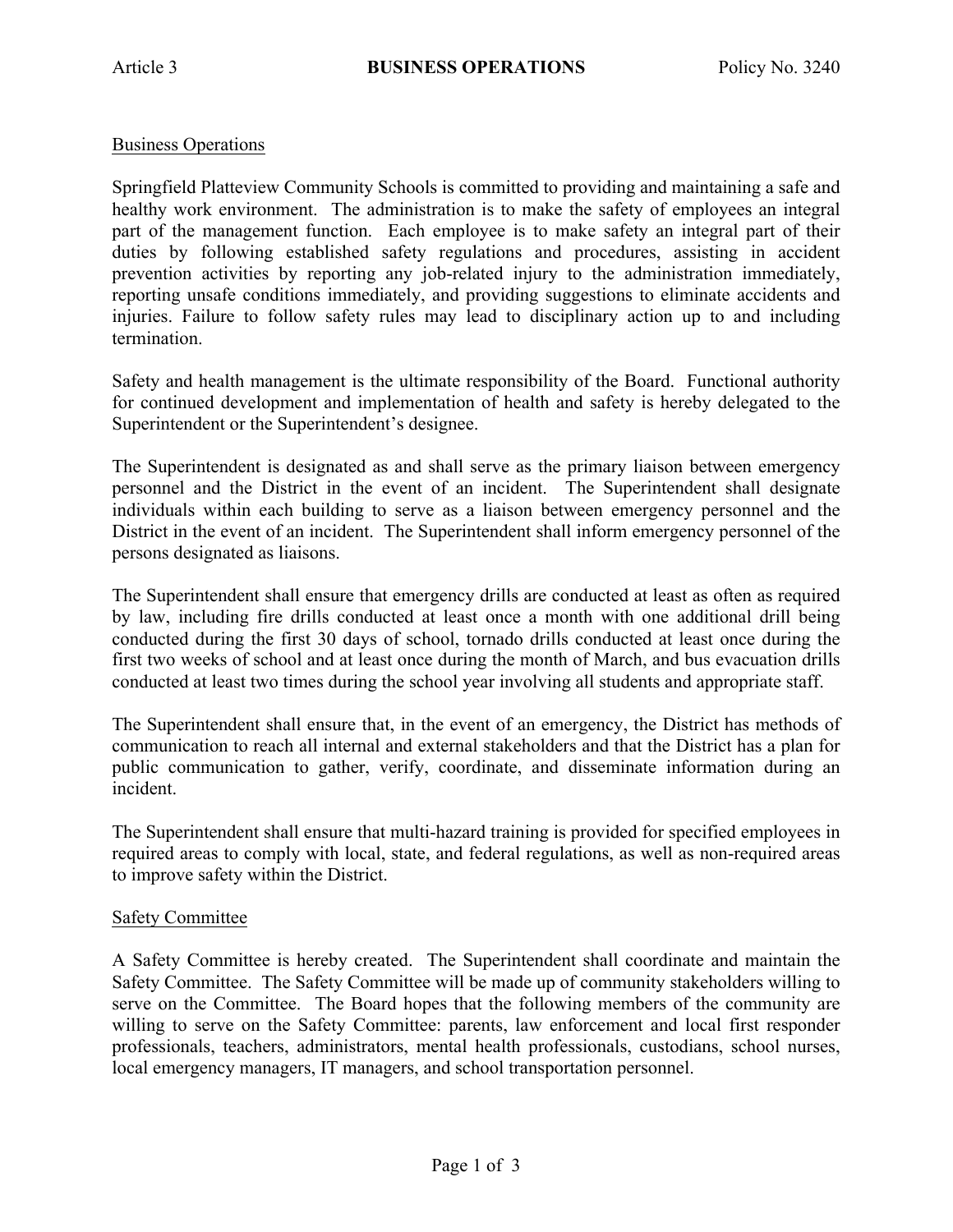The Safety Committee shall meet at least annually to review safety standards and protocols. The Safety Committee may designate subcommittees to report to the Safety Committee.

The Safety Committee shall:

- Prepare and communicate with local authorities (e.g., fire, police, rescue, emergency management personnel) at least annually. Such communications shall include collaborations with local authorities to identify and address safety and security issues.
- Consider, develop and implement guidelines for event and incident management. Such guidelines shall be reviewed and practiced by all employees, students and relevant stakeholders at least annually.
- Consider, develop and implement standard response and practice procedures for emergency situations, such as lock downs, lock outs, evacuations and shelter. Such procedures shall be reviewed and practiced by all employees, students and relevant stakeholders at least annually. Such procedures shall include a plan to identify and document crisis communication procedures with the following stakeholder groups: emergency responders, employees, students, parents/guardians, media, and others as needed. Such procedures shall also provide information to staff to empower staff to initiate protection actions, when appropriate.
- Take any reasonably necessary steps to ensure that the District is in compliance with all applicable fire and life safety codes.
- Take any reasonably necessary steps to ensure that the District has standardized and visible interior and exterior signage for emergency responders.
- Consider, develop and implement strategies and processes to assess observable, positive relationships between students and employees and students and other students.
- Consider, develop and implement strategies and processes to create a respectful, positive, and safe environment conducive to learning.
- Consider, develop and implement procedures to monitor school safety and security protocols for off-campus school sponsored events.
- Consider, develop and implement a student assistance process where problem solving can occur and intervention strategies are recommended and implemented.
- Consider, develop and implement a plan for behavioral threat assessments and conducting threat assessment protocols using trained staff.
- Consider, develop and implement safety and security procedures to monitor before and after-school activities, including other facility users.
- Identify mental health resources and use such resources when appropriate.
- Ensure that procedures are in place that require all District employees to participate annually in at least one hour of suicide prevention training.
- Ensure that all school buildings have designated multiple evacuation assembly locations for each building, and that staff and students within each building are aware of said locations.
- Review the District's bullying policy and student dating violence policy at least annually and recommend to the Board any proposed changes to the District's bullying policy and/or student dating violence policy.